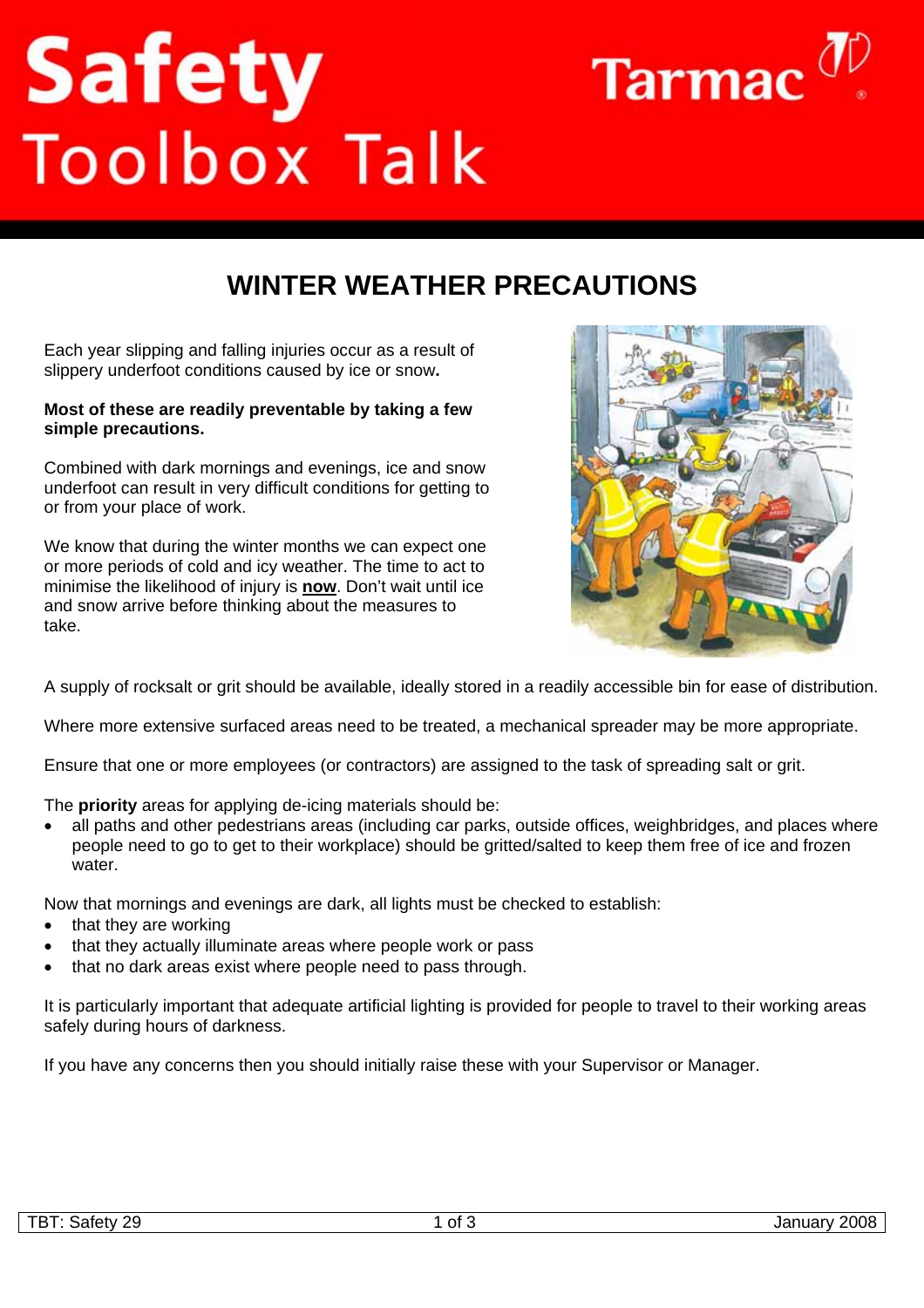|                |                                                                                                        | A                                                 | B                                                                 | C                                      |
|----------------|--------------------------------------------------------------------------------------------------------|---------------------------------------------------|-------------------------------------------------------------------|----------------------------------------|
|                | Are most slips and falls readily<br>preventable?                                                       | No                                                | Yes                                                               | Depends where you<br>work              |
| $\overline{2}$ | Do you know where your rocksalt<br>is stored on site?                                                  | Yes                                               | No.                                                               | Not all locations                      |
| 3              | You have noticed that the ground<br>is frozen at the top of a flight of<br>stairs. What should you do? | Avoid the area to<br>prevent injuring<br>vourself | Report it<br>immediately                                          | Make the area<br>safe, then report it. |
| 4              | Are you allowed to spread<br>rocksalt yourself?                                                        | No - somebody has<br>been given this task         | Yes - if it is readily<br>available and will<br>prevent an injury | $No - I will be$<br>disciplined        |
| 5              | If you have any concerns, whom<br>do you raise them with?                                              | Workmate                                          | Your Manager                                                      | <b>Your Supervisor</b>                 |

## **QUESTIONS – (there may be more than one correct answer)**